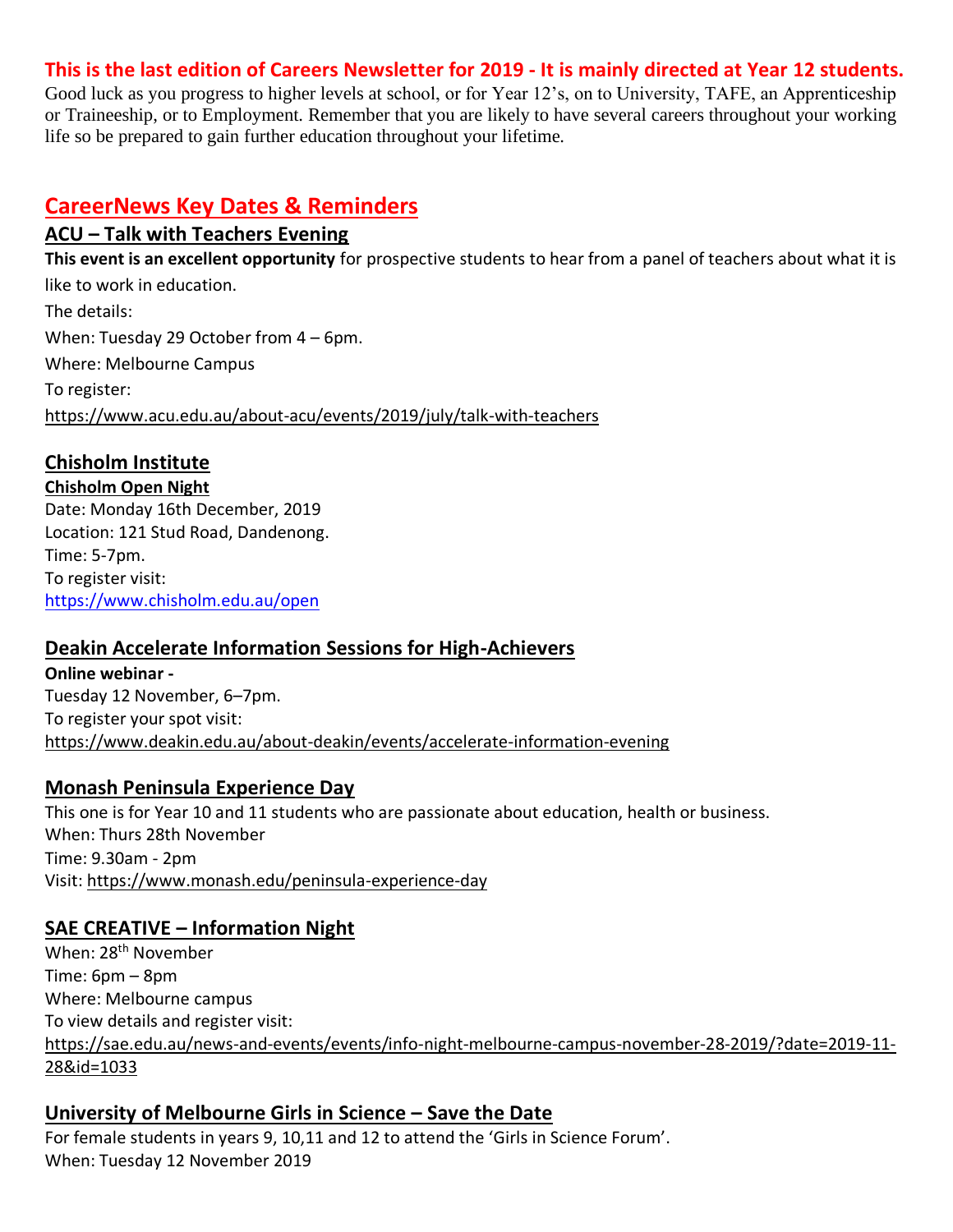## **Victoria University Legal Studies Day for Year 11 Students**

When: 29<sup>th</sup> November 2019 Time: 10:00am - 2:15pm Where: VU City Queen Campus, 295 Queen St Melbourne Contact Sophie Moore for further details [sophie.moore@vu.edu.au](mailto:sophie.moore@vu.edu.au) or register here: <https://www.vu.edu.au/about-vu/news-events/events/legal-studieshead-start-day-for-year-11-students>

## **VTAC - 2020 Course Applications**

Preferences for 2020 can be changed until the 14th December at 4pm for first round December 2019 offer. Important: Please be sure to check your chosen institution(s) website to see which courses are making offers in December and which courses are not.

## **News & Updates**

## **Chisholm Institute Update**

#### **Certificate course cancelled**

Please be aware that Chisholm are no longer running the Free TAFE course Certificate II in Construction Pathways.

### **Deakin University**

#### **New course - Bachelor of Human Resources/Psychology.**

This course combines HR with Psychology which provides students with a targeted knowledge base in psychology as well as a deeper understanding of the modern business world. You will gain the analytical skills to examine employees and how workplace culture, motivation and individual.

differences interact with core external regulating environments, to essentially encourage engagement and performance at work.

#### **Course now online**

Deakin are also now offering their **Bachelor of Public Health and Health Promotion/Bachelor of Commerce**  online.

## **Federation University Update**

#### **Course Updates**

Federation University have released the following new courses:

Degrees:

- Bachelor of Human Services and Entrepreneurship
- Bachelor Degree (inc. Honours) in Occupational Therapy Pathway courses:
- Diploma of University Studies (Education)
- Diploma of University Studies (Engineering)
- Diploma of University Studies (Information Technology)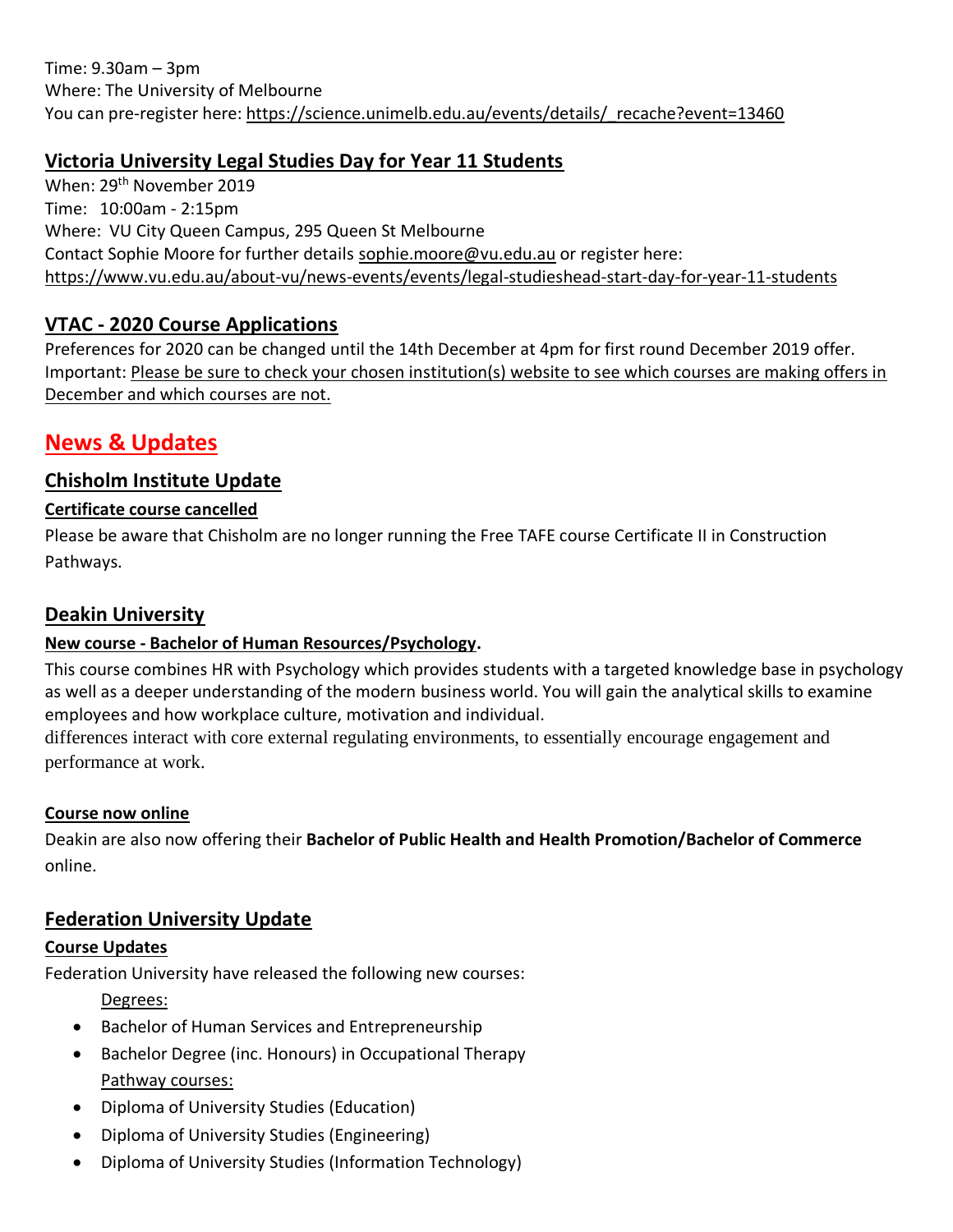• Diploma of University Studies (Sport, Physical and Outdoor Education).

### **Holmesglen Update**

#### **Student Open Day –**

Holmesglen have another Open Day on Thursday 28<sup>th</sup> of November where you can learn and enquire about the various Free Tafe courses they have on offer in:

- Building and Construction
- Community and Health Sciences
- Computing and IT
- English, Education and Teacher Training
- Hospitality, Tourism and Events
- Horticulture and Environment
- Sport, Fitness and Wellbeing

You will need to book into a session, so to register please visit:

<https://holmesglen.edu.au/Students/Open-Days/>

To review Holmesglen's free TAFE courses and to make further enquiries, visit:

<https://holmesglen.edu.au/Students/Fees/Free-TAFE-for-priority-courses/>

### **Latrobe University Update**

Latrobe University are now offering the following (Degree/Master package) courses:

- Bachelor of Cybersecurity/Bachelor of Commerce
- Bachelor of Cybersecurity/ Bachelor of Criminology
- Bachelor of Business/Bachelor of Psychological Science
- Bachelor of Biomedicine /Master of Clinical Audiology
- Bachelor of Health Sciences/Master of Clinical Audiology
- Bachelor of Psychological Science/Master of Clinical Audiology
- Bachelor of Science /Master of Clinical Audiology
- Bachelor of Science/Master of Teaching (Primary)
- Bachelor of Science/Master of Teaching (Secondary).
- Bachelor of Arts/Master of Teaching (Primary)
- Bachelor of Arts/Master of Teaching (Primary).

In addition to these new courses, Latrobe now offering their **Bachelor of Health Sciences/Master of Clinical Audiology** at their Bendigo campus.

## **SAE Update**

#### **New VET course**

SAE now have a new Diploma of Screen and Media (Creative Industries). This hands-on diploma will provide you with an introduction into what it is like to work in creative fields such as Animation, Audio, Design, Film, Games, and Music. To read more visit:

<https://delta.vtac.edu.au/CourseSearch/searchguide.htm?courseCode=9970110032>

## **RMIT Update**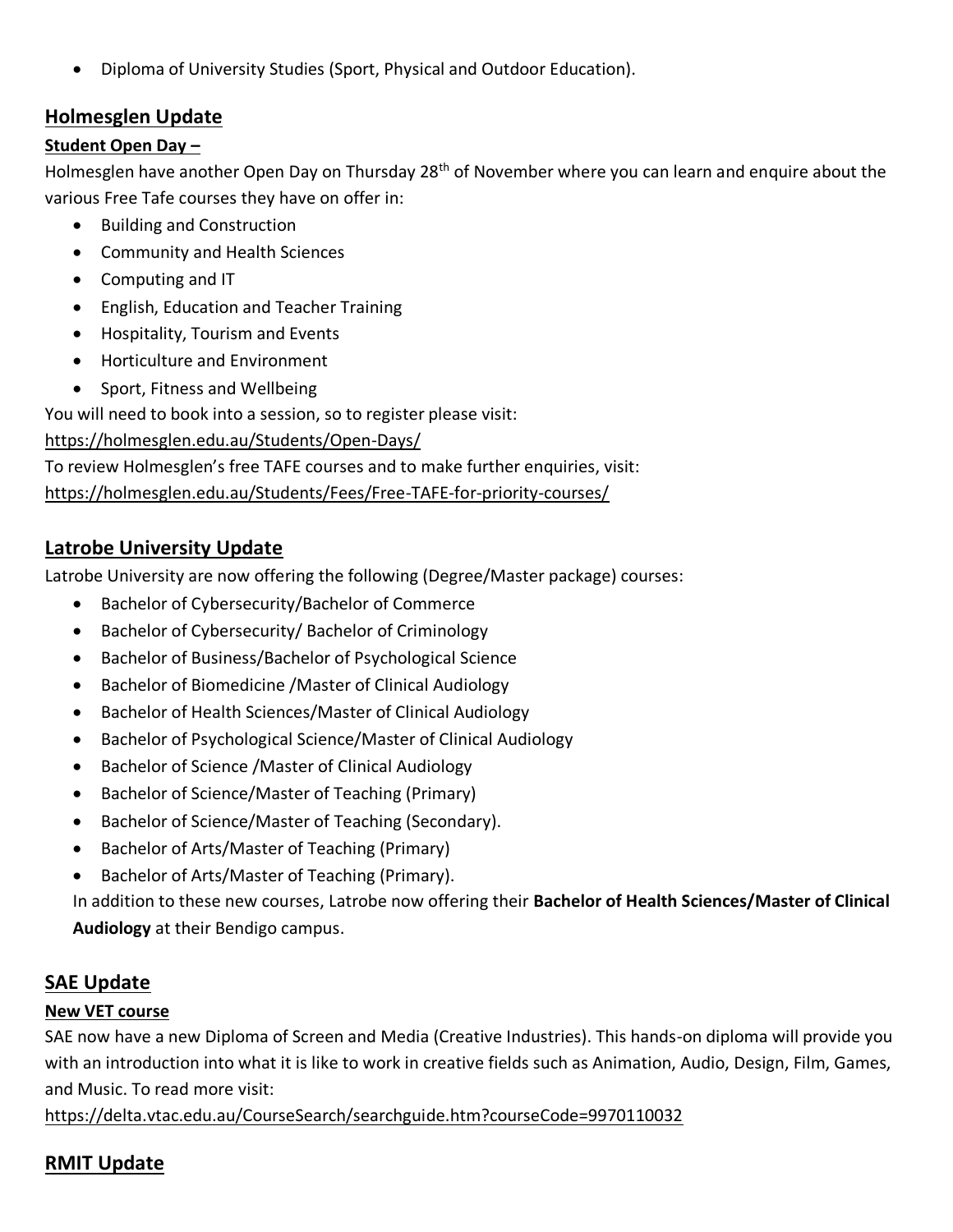#### **New Course Pathways Tool**

As we know, the traditional path into university isn't the only one. 'Pathways' is RMIT's new tool which gives you the opportunity to access their large range of vocational education courses that lead onto undergraduate study. To view visit:

<https://pathways.rmit.edu.au/interests>

### **Swinburne University Update**

#### **New VET Course** –

Swinburne University are now offering a new Diploma in Social Media Marketing.

To read more visit:<https://delta.vtac.edu.au/CourseSearch/searchguide.htm?courseCode=3400211614>

#### **Course Update**

#### **Bachelor of Health Science (Nutrition)/Master of Dietetics**

Year 12 students now have the assurance that they can continue their studies with Swinburne into their Master of Dietetics after their Bachelor of Health Science (Nutrition), provided entry requirements are met. To read more about the pre-requisites visit: <https://www.swinburne.edu.au/study/course/Master-of-Dietetics-MA-DIET/local>

#### **November Information Evenings**

This is an opportunity for students to seek advice and gain course information in the lead up to change of preferences.

Where/When: Wantirna Campus – Tuesday 26 November at 4PM – 6PM. Hawthorn Campus – Wednesday 27 Nov at 4PM – 6PM. <https://www.swinburne.edu.au/infoevening/#events>

## **Torrens University Update**

#### **Course Update**

Torrens are now offering a Bachelor of Nursing. To explore this course, visit: <https://delta.vtac.edu.au/CourseSearch/searchguide.htm?courseCode=8130110872>

#### **Victoria University Update**

#### **Victoria University and VU Polytechnic supporting NDIS workforce**

The National Disability Insurance Scheme (NDIS) is expected to increase demand for up to 90,000 skilled workers in the health sector over the next five years.

VU and VU Polytechnic provide a range of practical, skills-focused courses; including their new Bachelor **of Speech and Language Sciences/Master of Speech Pathology.**

If the health industry is where your interest lies, then you can check out NDIS-related courses (at degree and TAFE level) in youth Work, Disability Support, Ageing Support, Social Work and Nursing. <https://delta.vtac.edu.au/CourseSearch/searchguide.htm?courseCode=4301011051>

#### **PATHWAYING INTO PARAMEDICINE – A NEW JOURNEY FOR 2020**

Students can now apply for a pathway into Paramedical Sciences by first completing a Certificate III in Non-Emergency Patient Transport (commencement on the 3rd of February 2020 so applications are open). Then once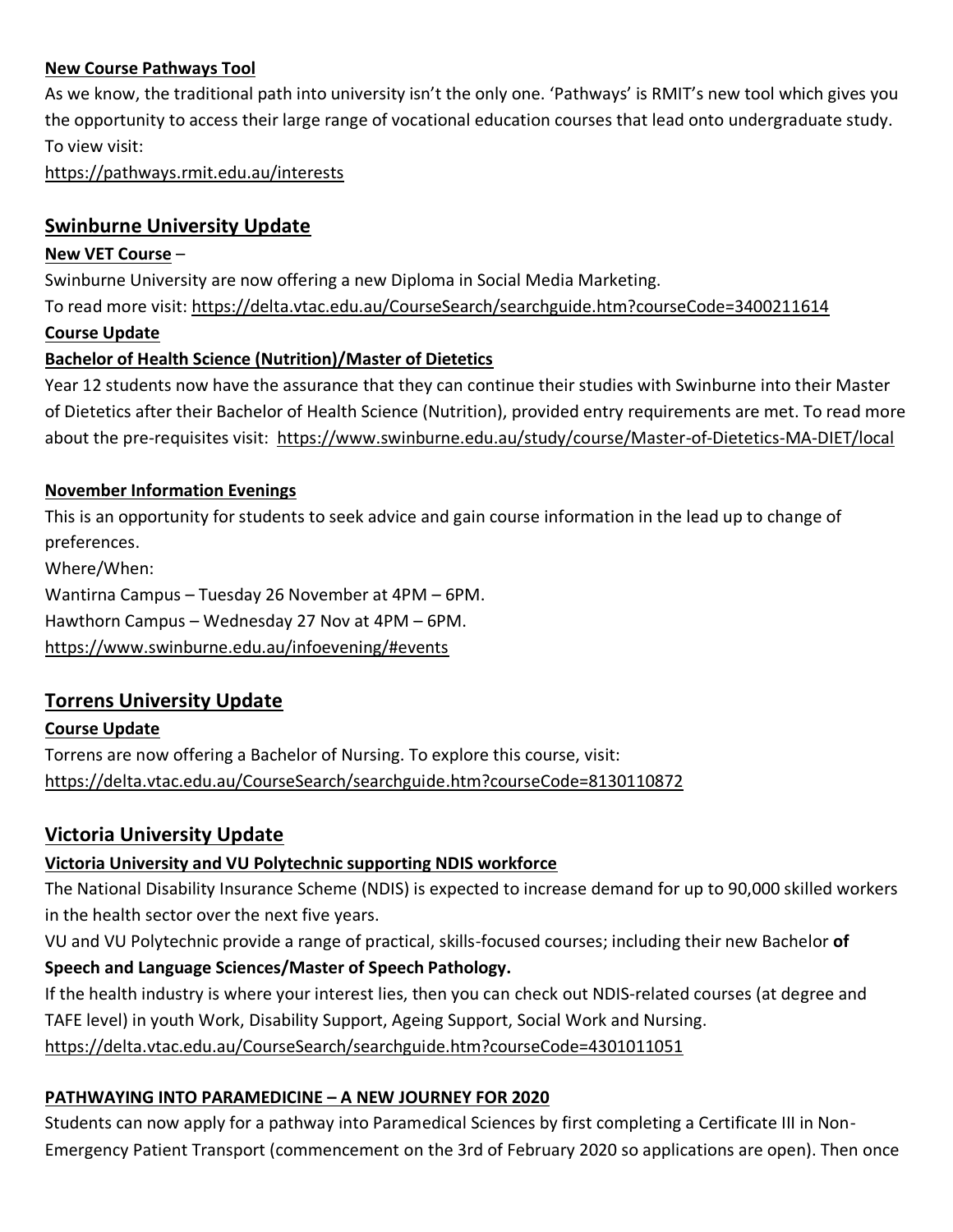completed, you can apply for the Diploma of Paramedical Sciences (commencement mid-year 2020). The diploma will then allow you to pathway into 2nd year of the Bachelor of Paramedicine in 2121. To read more visit: <https://www.vu.edu.au/courses/certificate-iii-in-non-emergency-patient-transport-hlt31115>

The below table outlines all offer rounds and 'Change of Preference' dates for current (domestic) Year 12 students: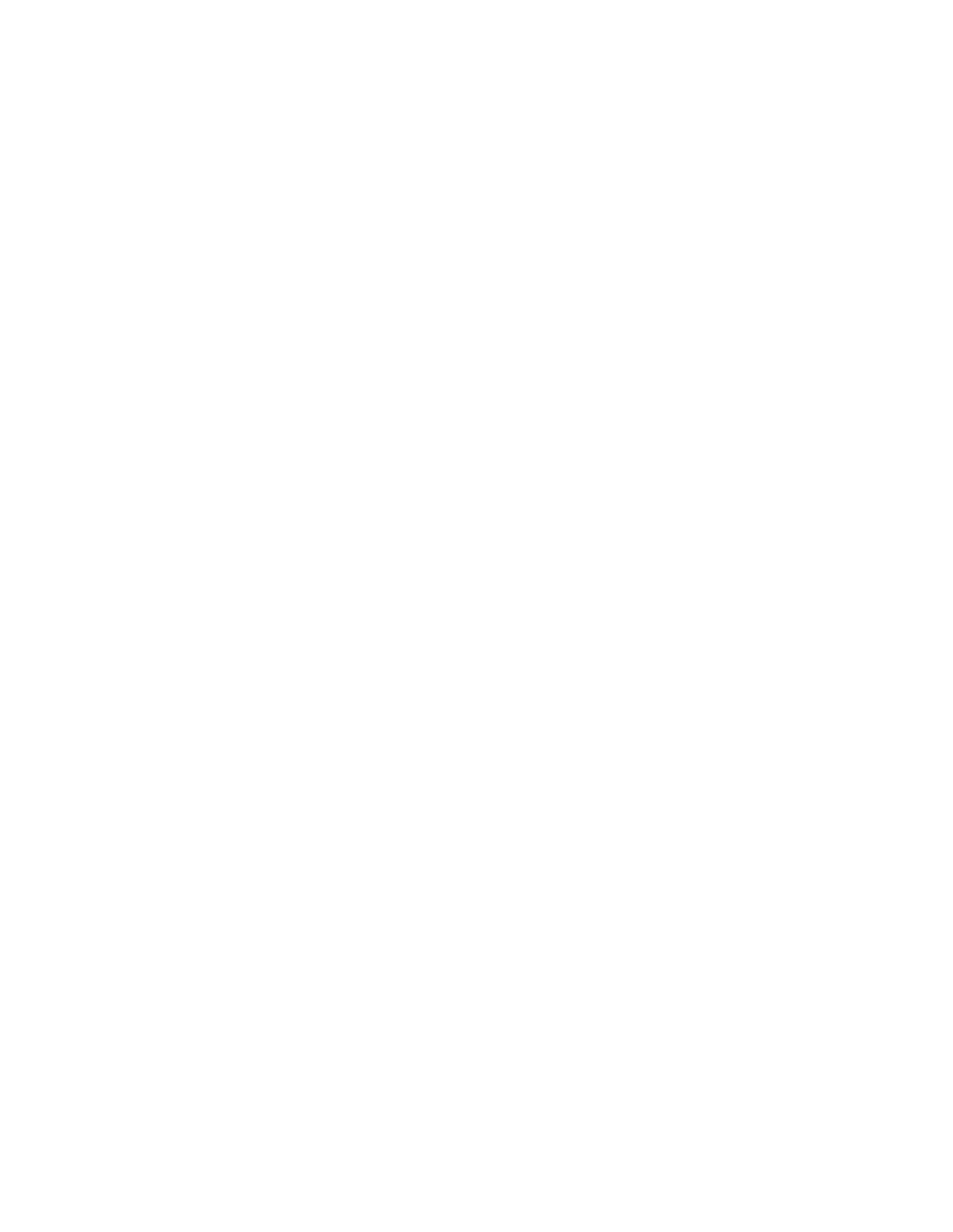

# Wyndham Central College Career News

No. 16: 28 October 2019

| Important VTAC Change of Preference Dates - Current Domestic Year 12 Students |                                            |                                           |
|-------------------------------------------------------------------------------|--------------------------------------------|-------------------------------------------|
| December offer (New)                                                          | Released: 18 <sup>th</sup> December at 2pm |                                           |
| Change of Preference                                                          | Open: 18 <sup>th</sup> December at<br>4pm  | Closes: 20th December<br>at 4pm           |
|                                                                               | Open: 2 <sup>nd</sup> January at 10am      | Closes: 2 <sup>nd</sup> January at<br>4pm |
| Change of Preference - IB Students only                                       | Open: 2 <sup>nd</sup> January at 10am      | Closes: 4 <sup>th</sup> January at<br>4pm |
| January offer                                                                 | Released: 15 <sup>th</sup> January at 2pm  |                                           |
| Change of Preference                                                          | Open: 16 <sup>th</sup> January at 10am     | Closes: 24th January at<br>4pm            |
| February offer 1                                                              | Released: 3 <sup>rd</sup> February at 2pm  |                                           |
| Change of Preference                                                          | Open: 4 <sup>th</sup> February at 10am     | Closes: 4th February at<br>4pm            |
| February offer 2                                                              | Released: 10 <sup>th</sup> February at 2pm |                                           |
| Change of Preference                                                          | Open: 11th February at<br>10am             | Closes: 12th February at<br>4pm           |
| February offer 3                                                              | Released: 17 <sup>th</sup> February at 2pm |                                           |
| Change of Preference                                                          | Open: 18th February at<br>10am             | Closes: 19th February at<br>4pm           |
| February offer 4 - Final                                                      | Released: 24 <sup>th</sup> February at 2pm |                                           |

## **Career Focus: Hairdresser**

Hairdressers cut, style, colour, straighten and blowave hair and provide clients with hair and scalp treatments. In most salons, the senior hairdressers and the more advanced apprentices cut and style hair. Apprentice hairdressers undertake routine tasks in the initial stages of employment, assisting senior hairdressers with preparing clients, shampooing, applying and removing simple hairdressing treatments, and sterilising and maintaining equipment. As apprentices gain experience, they carry out more complex tasks under supervision.

Hairdressers:

- Talk to clients about their requirements
- cut hair using clippers, scissors or razors
- shampoo, condition and rinse hair
- provide services such as colouring, bleaching, applying treatment, permanent waving (with chemical solutions), straightening and tinting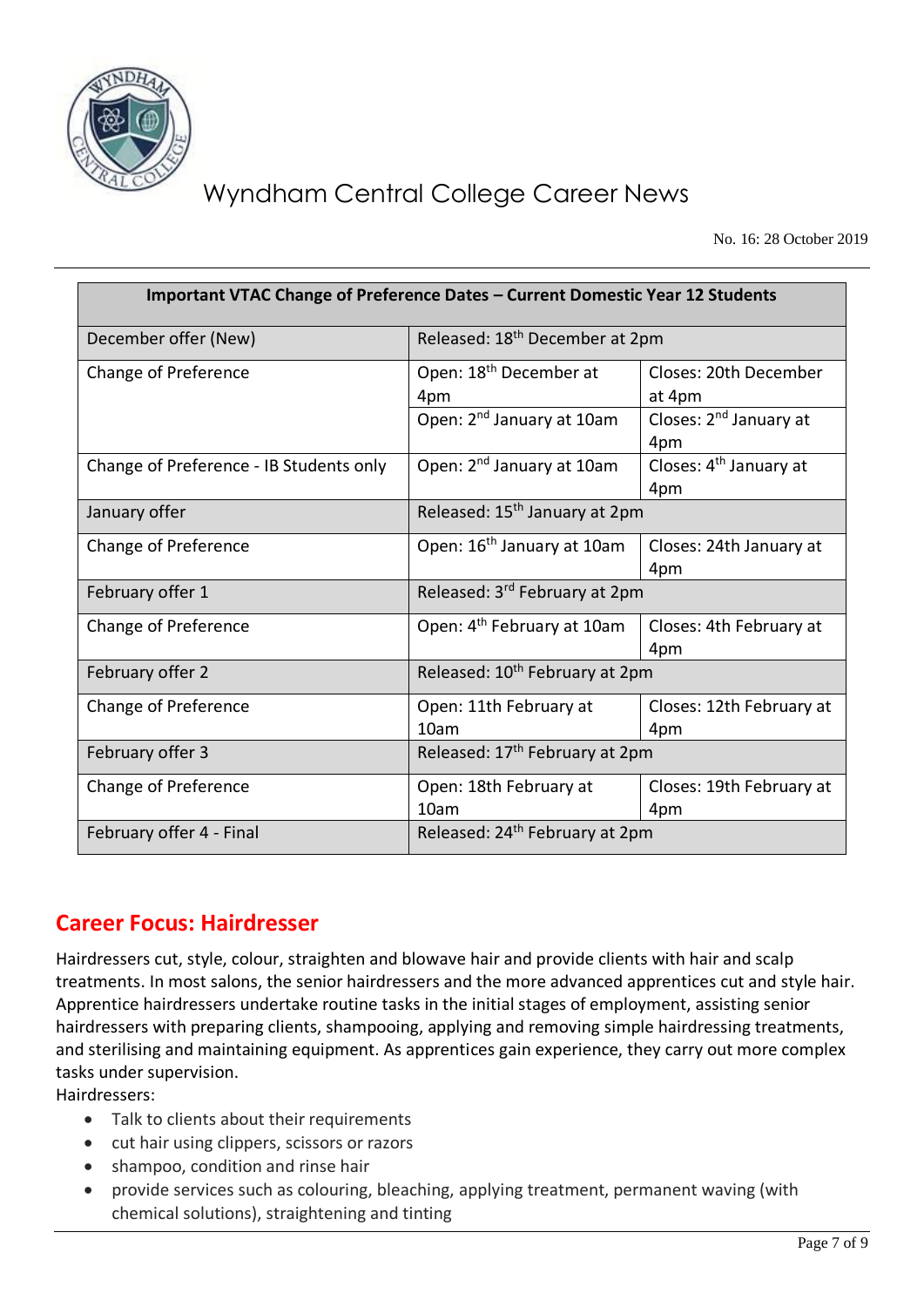

# Wyndham Central College Career News

No. 16: 28 October 2019

- dry hair and style it using brushes, combs, straightening irons and other equipment
- shave and trim beards and moustaches
- advise clients on hair care
- block (shape), clean, colour adjust, curl and cut wigs and hairpieces
- attend hairdressing seminars and training in order to keep up to date with new products and techniques
- operate a cash register and computer
- perform reception duties such as answering telephone calls and making appointments
- sell retain products
- maintain client records
- clean the salon, work areas and equipment.

Hairdressers may be employed in women's, men's or unisex salons. They spend most of their day on their feet and are usually required to work staggered shifts to fit in with salon business hours. They have a high level of public contact, so they need to be well presented.

Personal requirements of a hairdresser:

- No allergies to hair products
- pleasant personality
- good communication skills
- able to work under pressure
- good hand-eye coordination
- patient
- have creative flair
- attention to detail
- are able and willing to follow instructions.

To become a hairdresser, you usually have to complete an apprenticeship. Entry requirements may vary, but employers usually require completion of Year 10. You can also become a hairdresser by completing a VET qualification. As subjects and prerequisites can vary between institutions, you should contact your chosen institution for more information.

Most hairdressers are employed in hairdressing salons, usually working with four to six people. Some work in large department stores. Hairdressers may also be employed as stylists for television, film, theatre or advertising agencies. Those with good retail skills (selling products or additional treatments) are particularly in demand. Many hairdressers, after a number of years working in the industry, set up their own businesses, enter into partnerships or teaching hairdressing.